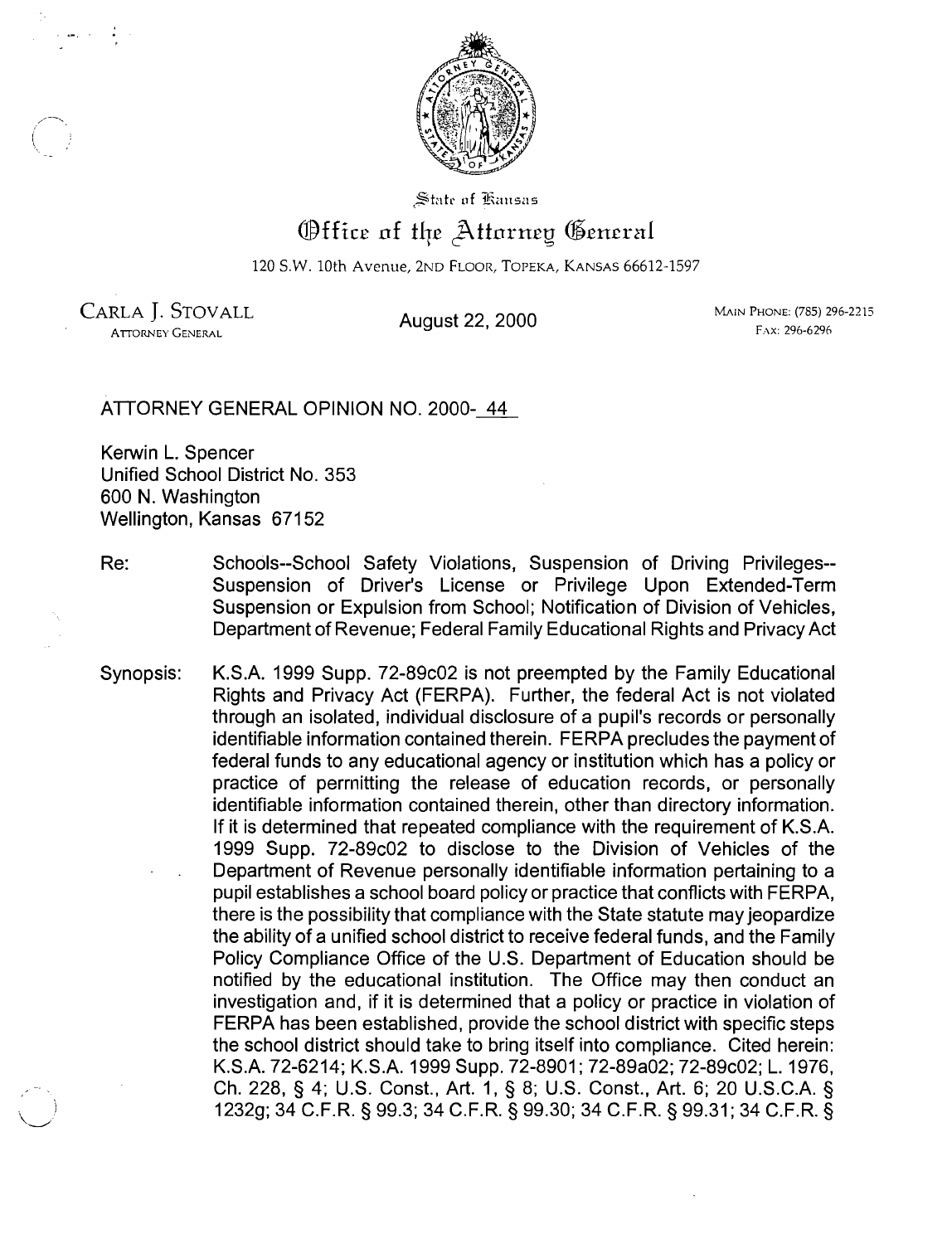> 99.60; 34 C.F.R. § 99.61; 34 C.F.R. § 99.63; 34 C.F.R. § 99.66; 34 C.F.R. § 99.67; P.L. 93-568; P.L. 93-380.

> > $\star$   $\star$   $\star$   $\star$

Dear Mr. Spencer:

As legal counsel for Unified School District No. 353, you request our opinion regarding whether notification of the Division of Vehicles of the Kansas Department of Revenue by the chief administrative officer of a unified school district as required under K.S.A. 1999 Supp. 72-89c02 conflicts with the Family Educational Rights and Privacy Act.

The Legislature has established the reasons for which a pupil may be suspended or expelled from public school and the procedure to be followed in suspending or expelling a pupil.<sup>1</sup> In addition, the Legislature requires "each board of education . . . to adopt a written policy requiring the expulsion from school for a period of not less than one year any pupil determined to be in possession of a weapon at school, on school property, or at a school supervised activity."<sup>2</sup>

"(a) Whenever a pupil who has attained the age of 13 years has been expelled from school or suspended for an extended term in accordance with the statutory provisions contained in articles 89 or 89a of chapter 72 of Kansas Statutes Annotated, and such expulsion or extended-term suspension was imposed upon the pupil for:

"(1) Possession of a weapon at school, upon school property, or at a schoolsupervised activity; or

"(2) possession, use, sale, or distribution of an illegal drug or a controlled substance at school, upon school property, or at a school-supervised activity; or

"(3) behavior at school, upon school property, or at a school-supervised activity, which resulted in, or was substantially likely to have resulted in, serious bodily injury to others, the chief administrative officer of the school from which the pupil was expelled or suspended shall give written notice to the division of vehicles of the department of revenue of the expulsion or suspension of the pupil.  $\ldots$ <sup>3</sup>

<sup>&</sup>lt;sup>1</sup>K.S.A. 1999 Supp. 72-8901 et seq.

<sup>&</sup>lt;sup>2</sup>K.S.A. 1999 Supp. 72-89a02.

 $3$ K.S.A. 1999 Supp. 72-89 $c02$  (emphasis added).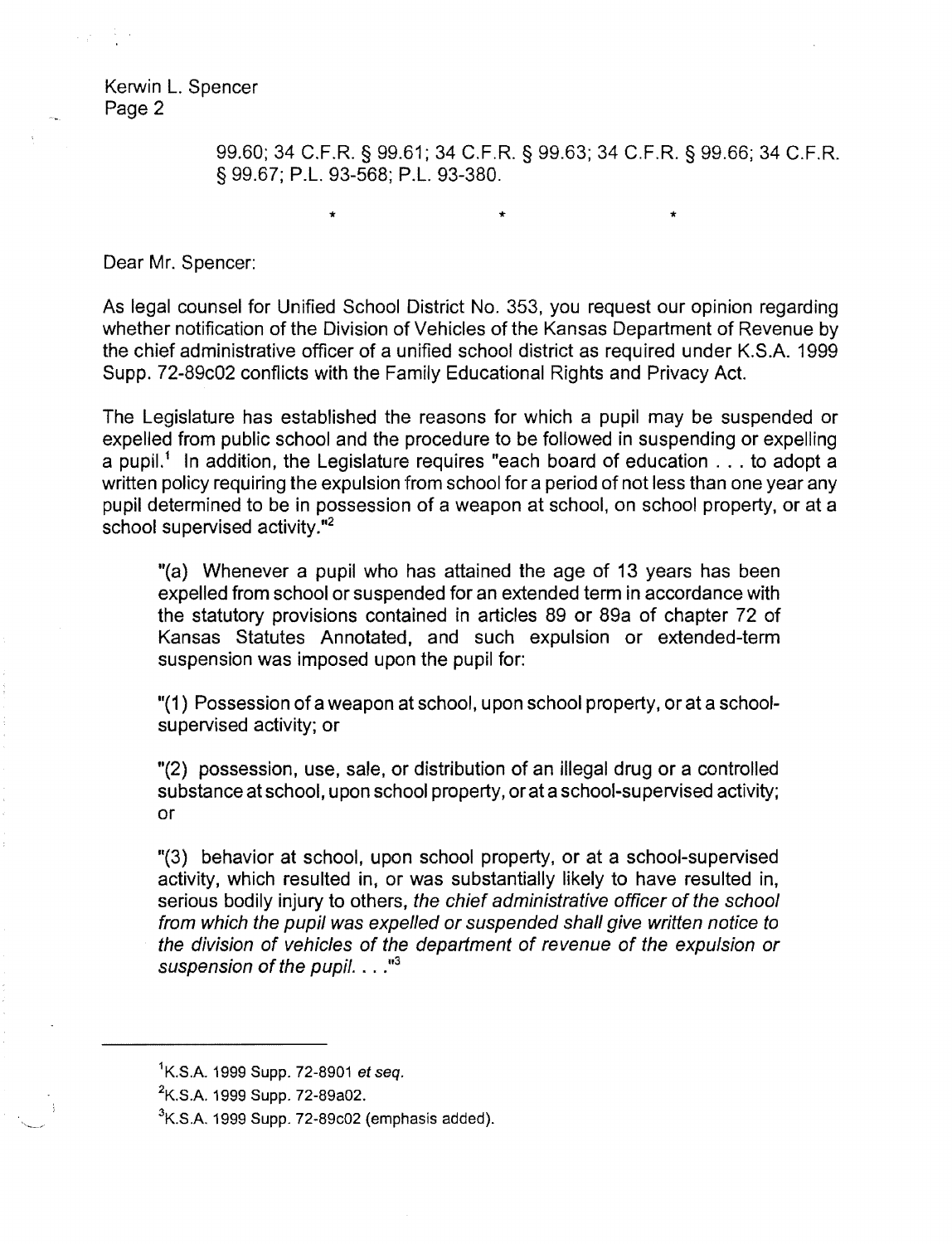$\mathcal{L}(\mathcal{A})$  , where  $\mathcal{A}$ 

The written notice of expulsion or suspension is to include the pupil's name, address, date of birth, driver's license number (if available). and the reason for expulsion or suspension. <sup>4</sup> Upon receipt of the written notice from the chief administrative officer of a school district, the Division of Vehicles is required to "suspend the pupil's driver's license or privilege to operate a motor vehicle on the streets and highways of this state."<sup>5</sup>

The Family Educational Rights and Privacy Act {FERPA)6 safeguards the privacy of pupils' records and establishes the conditions under which the records may be released without impairing the ability of an educational agency or institution to receive federal funding. FERPA provides in part:

fiNo funds shall be made available under any applicable program to any educational agency or institution which has a policy or practice of permitting the release of education records (or personally identifiable information contained therein other than directory information, as defined in paragraph  $(5)$  of subsection  $(a)$  of this section) of students without the written consent of their parents to any individual, agency, or organization.  $\dots$ ."

Directory information that may be disclosed without violating FERPA includes the student's name, address, telephone listing, date and place of birth, participation in officially recognized activities and sports, and dates of attendance.<sup>8</sup>

The provision then sets forth a number of entities to whom the education records may be disclosed without jeopardizing the ability of an educational agency or institution to receive federal funds, including teachers within the educational institution or local educational agency who have been determined by such agency or institution to have legitimate educational interests,<sup>9</sup> officials of other schools or school systems in which the student seeks or intends to enroll,<sup>10</sup> and state and local officials or authorities to whom such information is specifically allowed to be reported or disclosed pursuant to state statute adopted after November 19, 1974, if the allowed reporting or disclosure concerns the juvenile justice system and such system's ability to effectively serve, prior to adjudication, the student whose records are released.<sup>11</sup>

 $4/d$ .

 $5\overline{1}d$ . 6 20 U.S.C.A. § 1232g.

 $720$  U.S.C.A. § 1232g(b)(1).

 $8$ <sup>8</sup> 20 U.S.C.A. 1232g(a)(5)(A); 34 C.F.R. § 99.3.

 $920$  U.S.C.A. § 1232g(b)(1)(A); 34 C.F.R. § 99.31(a)(1).

1°20 U.S.CA § 1232g(b)(1)(8); 34 C.F.R. § 99.31 (a)(2).

1120 U.S.CA § 1232g(b)(1)(E); 34 C.F.R. § 99.31 (a)(5)(i)(8).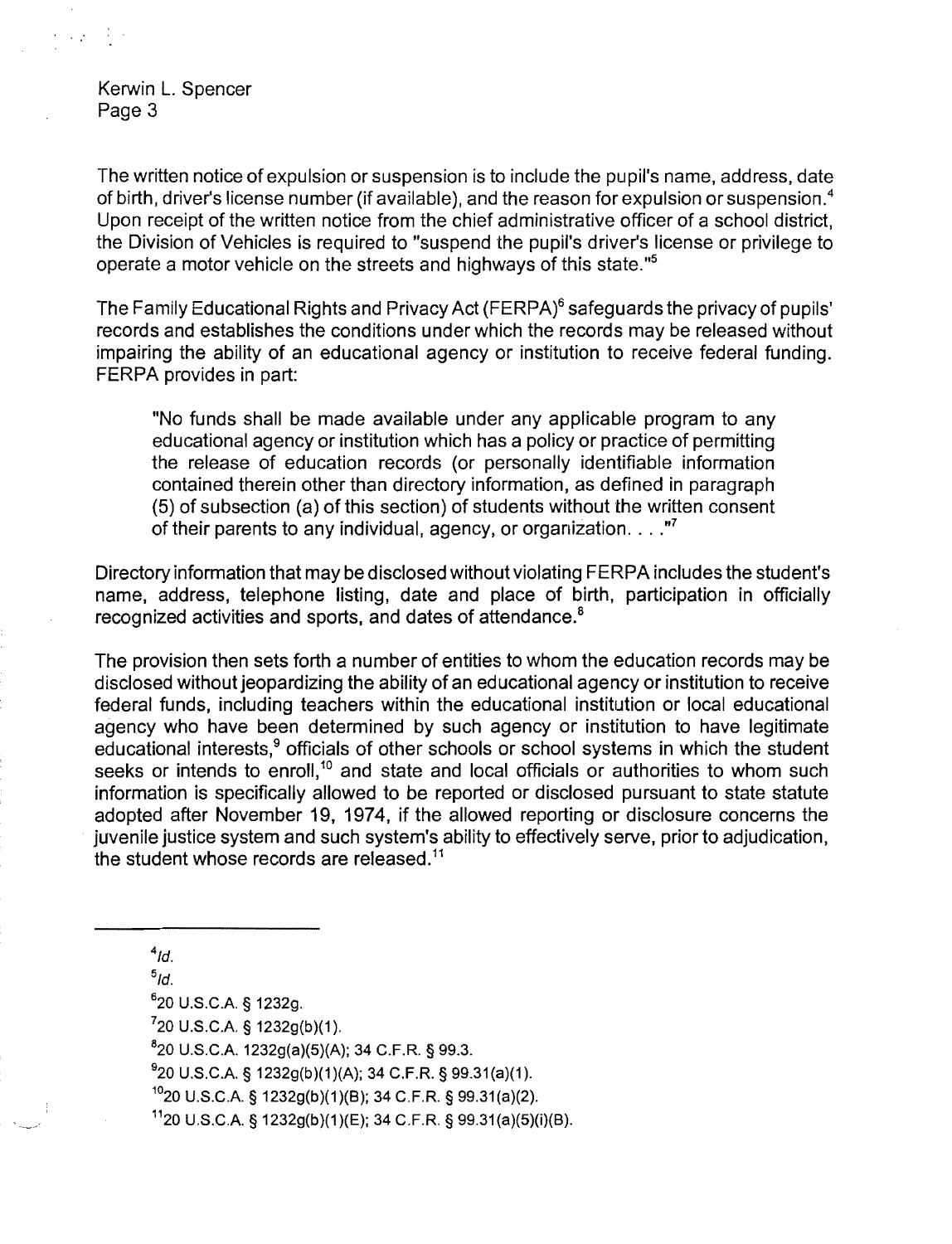FERPA allows the release of personally identifiable information in education records if there is written consent from the student's parents to release the information<sup>12</sup> or the information is furnished in compliance with judicial order or pursuant to a lawfully issued subpoena, upon condition that the parents and student are notified in advance by the educational institution regarding the existence of such orders or subpoenas.<sup>13</sup>

The power of Congress to preempt State law is derived from the Supremacy Clause of Article VI of the United States Constitution.<sup>14</sup>

"A fundamental principle of the Constitution is that Congress has the power to preempt state law. Art. VI, cl. 2; Gibbons v. Ogden, 9 Wheat. 1, 211 (1824); Savage v. Jones, 225 U.S. 501, 533 (1912); California v. ARC America Corp., 490 U.S. 93,101 (1989). Even without an express provision for preemption, [the Court] ha[s] found that state law must yield to a congressional Act in at least two circumstances. When Congress intends federal law to 'occupy the field,' state law in that area is preempted. Id., at 100; cf. United States v. Locke, 529 U.S. \_\_, \_\_ (2000) (slip op., at 23) (citing Charleston & Western Carolina R. Co. v. Varnville Furniture Co., 237 U.S. 597, 604 (1915)). And even if Congress has not occupied the field, state law is naturally preempted to the extent of any conflict with a federal statute. Hines v. Davidowitz, 312 U.S. 52, 66-67 (1941); ARC America Corp., supra, at 100–101; Locke, supra, at (slip op., at 17). [The Court] will find preemption where it is impossible for a private party to comply with both state and federal law, see, e.g., Florida Lime & Avocado Growers, Inc. v. Paul, 373 U.S. 132, 142–143 (1963), and where 'under the circumstances of (a) particular case, (the challenged state law) stands as an obstacle to the accomplishment and execution of the full purposes and objectives of Congress.' Hines, supra, at 67. What is a sufficient obstacle is a matter of judgment, to be informed by examining the federal statute as a whole and identifying its purpose and intended effects...."<sup>15</sup>

There is no express provision included in FERPA stating that the Act preempts any state legislation in the area. Therefore, it must be determined whether Congress intended to "occupy the field," resulting in field preemption,<sup>16</sup> or whether the State Act conflicts with FERPA in such a way that it is impossible to comply with both Acts, or the State Act stands as an obstacle to the accomplishment and execution of the full purposes and objectives

<sup>1220</sup> U.S.C.A. § 1232g(b)(2)(A). See 34 C.F.R. § 99.30.

<sup>1320</sup> U.S.C.A. § 1232g(b)(2)(8). See 34 C.F.R. § 99.31 (a)(9)(i).

<sup>&</sup>lt;sup>14</sup>Crosby v. National Foreign Trade Council, No. 99-474 (U.S. Sup.Ct. June 19, 2000); McShares, Inc. *v.* Barry, 266 Kan. 479, 487 (1998).

<sup>&</sup>lt;sup>15</sup>Crosby, supra. See also McShares, 266 Kan. at 487-88, quoting Louisiana Public Service Comm'n v. FCC, 476 U.S. 355, 368-69,106 S.Ct. 1890,90 L.Ed.2d 369 (1986).

 $16$ United States v. Locke, Nos. 98-1701, 98-1706 (U.S. S.Ct. March 6, 2000).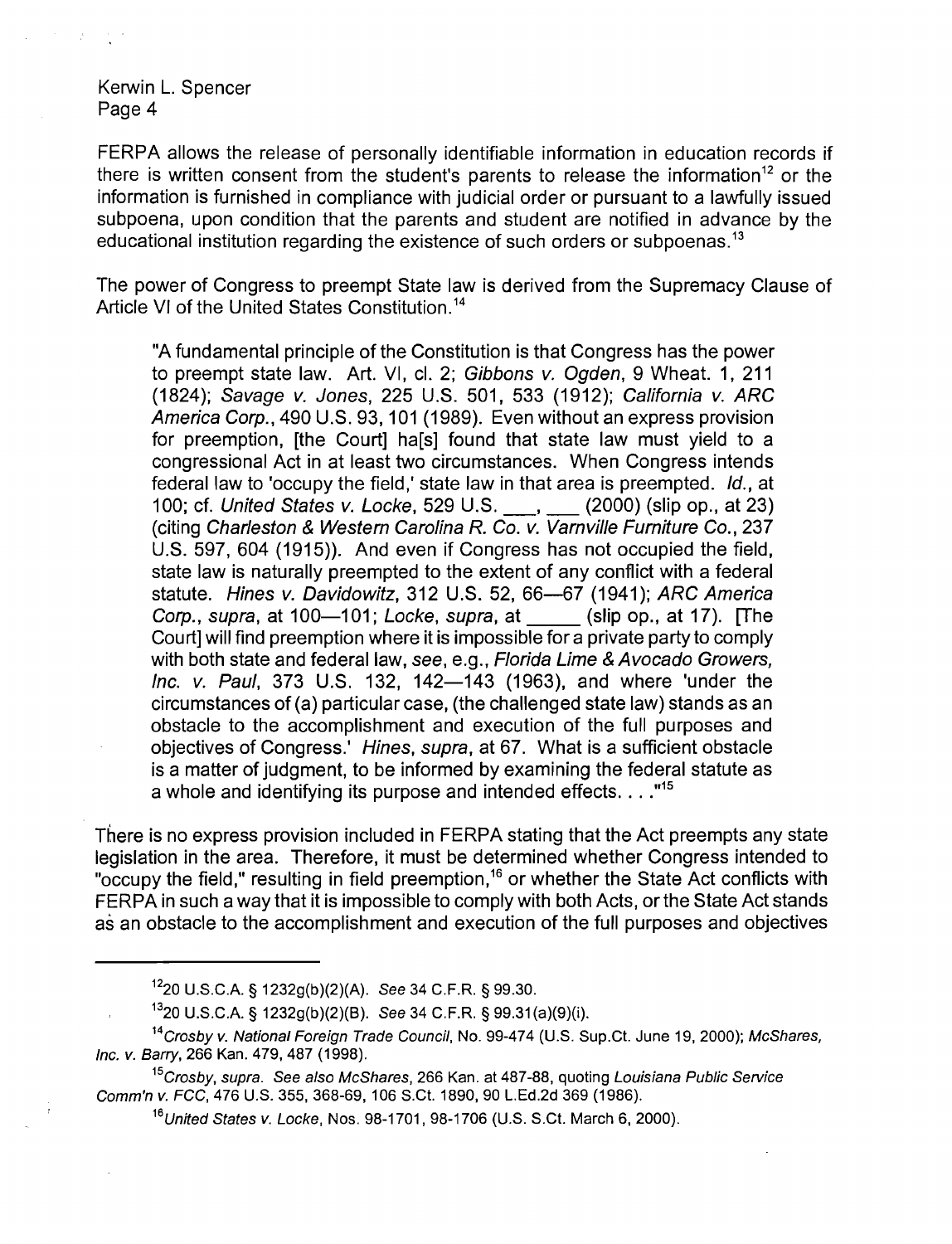$\frac{1}{2}$  ,  $\frac{1}{2}$ 

of Congress in enacting FERPA, thereby constituting conflict preemption.<sup>17</sup> There is a reluctance to infer preemption, and there is an assumption that Congress did not intend to displace state law.<sup>18</sup>

Field preemption may occur despite the lack of express preemptive language.

"Congress' intent to supersede state law altogether may be inferred because '(t)he scheme of federal regulation may be so pervasive as to make reasonable the inference that Congress left no room for the States to supplement it,' because 'the Act of Congress may touch a field in which the federal interest is so dominant that the federal system will be assumed to preclude enforcement of state laws on the same subject,' or because 'the object sought to be obtained by federal law and the character of obligations imposed by it may reveal the same purpose. $m_{19}$ 

FERPA was originally offered as an amendment to the Education Amendments of 1974 from the U.S. Senate floor and, therefore, lacked the traditional legislative history materials which would have assisted in determining the various responsibilities under the Act.<sup>20</sup> In December, 1974, "amendments ... designed to remedy certain omissions in the provisions of existing law and to clarify other portions of the Act" were proposed.<sup>21</sup> In explaining liberalization of restrictions on the transfer, without parent or student consent, of personally identifiable information in student records, the sponsors of the Buckley/Pell Amendment<sup>22</sup> stated:

"[T]hese amendments permit the transmittal of personal information to State and local officials or authorities as required by State statute. It was not intended, in establishing a minimum Federal standard for record confidentiality and access, to preempt the States' authority in the field. Therefore, if a State law requires an educational official to transmit a specific piece of information about a student to State or local officials, or liberalizes a student's access to his own education records even farther than [FERPA], such as in Maine, Idaho, and New Mexico, where the law permits students

 $17<sub>ld</sub>$ 

<sup>&</sup>lt;sup>18</sup>Hartford Accident & Indemnity Co. v. Red Ball Transit Co., Inc., 262 Kan. 570, 575 (1997), citing Building & Constr. Trade Council v. Associated Builders & Contractors of Mass./R.I., Inc., 507 U.S. 218, 113 S.Ct. 1190. 122 L.Ed.2d 565 (1993).

<sup>19</sup>Fidelity Fed. S. & L. Assn. v. de la Cuesta, 458 U.S. 141, 153, 102 S.Ct. 3014, 73 L.Ed.2d 664 (1982). quoting Rice v. Santa Fe Elevator Corp., 331 U.S. 218, 230. 67 S.Ct. 1146,91 L.Ed. 1447 (1947).

<sup>&</sup>lt;sup>20</sup>120 Cong. Rec. 39862 (December 13, 1974) ("Joint Statement in Explanation of Buckley/Pell Amendment").

 $^{21}$ *ld*.

<sup>22</sup>See P.L. 93-568.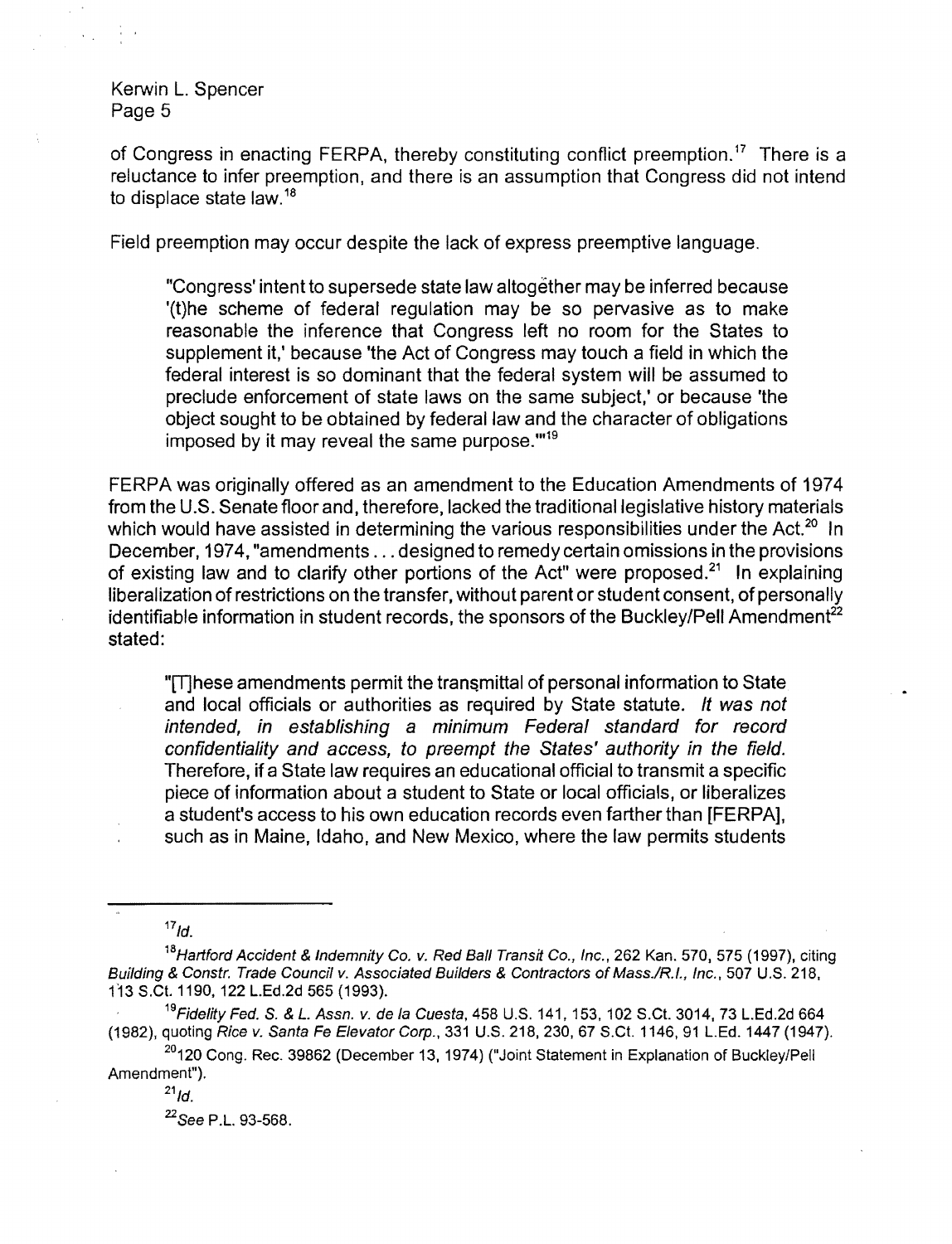> of any age to see their records, State law may be followed without securing a parent's specific consent."<sup>23</sup>

In determining the proper construction to be given an act of Congress, the Court may properly consider the legislative history of the enactment, including comments of the sponsors of the bill included in committee reports.<sup>24</sup> Based on the legislative history of FERPA, it becomes clear that the Act was not intended to preempt all state regulation of access to student records. Therefore, Congress has not preempted the field.

It must then be determined whether FERPA and the State Act conflict to such a degree that FERPA preempts the State Act. It appears there have been three cases that have considered whether FERPA conflicts with state laws resulting in preemption of the state laws. The only opinion issued by a federal court determined that the person asserting the protection of FERPA did not, as a teacher in a school district, fall within the definition of "student" under the Act. Therefore, a provision of the Texas Open Records Act requiring release of the teacher's college transcript contained in the teacher's personnel file did not conflict with FERPA and there was no preemption of the state law.<sup>25</sup>

Two opinions issued by California state appellate courts refer to a decision of a California trial court in which a state statute was found to conflict with FERPA. The trial court issued a preliminary injunction to prevent disclosure to the Immigration and Naturalization Service (INS) ofthe identity and immigration status of students as required by the state educational code. Subsequently, the code provision was repealed and the case dismissed. The issue in both appellate court opinions regarded the awarding of attorneys' fees rather than the preemption of the state law.<sup>26</sup> In a footnote, the appellate court indicated the trial court had based its decision on its determination that the INS was not a state or local official or other authority to which student records could be disclosed.<sup>27</sup> There appears, however, to be no written opinion from the California trial court, and the appellate court opinions provide virtually no assistance in determining preemption of state law.

In Princeton City Sch. Dist. v. State Board,<sup>28</sup> an Ohio court reviewed whether a state act creating a statewide computer information network for public schools was preempted by FERPA. The school district asserted that the state act frustrated the purpose of FERPA and that it was impossible to comply with both the state and federal acts. The court

<sup>&</sup>lt;sup>23</sup>120 Cong. Rec. 39863 (December 13, 1974) ("Joint Statement in Explanation of Buckley/Pell Amendment") (emphasis added).

 $24$ See Nat'l Woodwork Manufacturers Assn. v. N.L.R.B., 386 U.S. 612, 639-40, 87 S.Ct. 1250, 18 L.Ed.2d 357 (1967).

<sup>&</sup>lt;sup>25</sup>Klein Independent School Dist. v. Mattox, 830 F.2d 576, 579 (5<sup>th</sup> Cir. 1987).

 $^{26}$ Maria P. v. Riles, 743 P.2d 932 (Cal. 1987), earlier reported opinion, 214 Cal.Rptr. 20 (Cal.App. 2 Dist. 1985).

<sup>&</sup>lt;sup>27</sup>214 Cal.Rptr. at 22, fn. 3.

<sup>&</sup>lt;sup>28</sup>645 N.E.2d 773 (Ohio App. 1 Dist. 1994).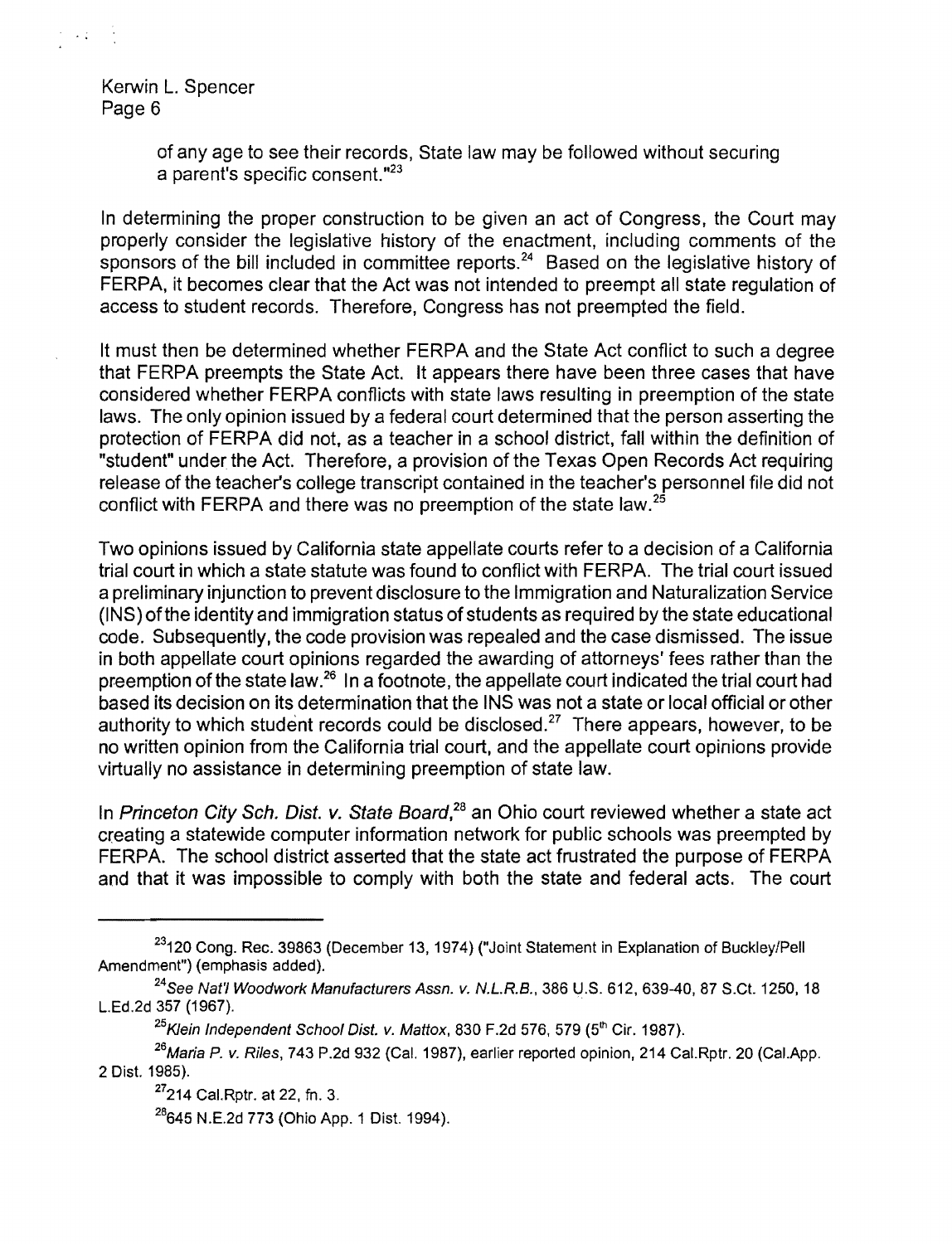determined that the state and federal acts were consistent in prohibiting the release of personally identifiable information to persons other than certain education officials or organizations.29 In determining it was not impossible to comply with both acts, the court stated:

"FERPA states that no funds shall be given to educational institutions that improperly release information. Section 1232g(a)(1 )(A), Title 20, U.S. Code. The statute does not contain a prohibition against releasing the student information; it merely denies funds to schools that do so in a manner described in the statute. Therefore, even if [the state act] did require schools to release information in violation of FERPA-which appellants have not proven-it is still possible to comply with both. The [state act] information would be released, and FERPA would cut off federal funds. FERPA, however, would not prevent the release of the [state act] information."<sup>30</sup>

This analysis is echoed in the regulations adopted by the U.S. Department of Education. "A parent or eligible student may file a written complaint with the [Family Policy Compliance] Office [of the U.S. Department of Education] regarding an alleged violation under [FERPA].  $\ldots$ <sup>31</sup> The Office then investigates the complaint and provides written notice of its findings.<sup>32</sup> If it is determined by the Office that an educational agency or institution is not in compliance with the Act, the Office is required to include in its written notice information regarding the steps the educational agency or institution must take to bring itself into compliance and establish a reasonable time in which the educational agency or institution must complete such steps.<sup>33</sup>

"(a) If the educational agency or institution does not comply during the period of time set under §99.66(c), the Secretary may, in accordance with part E of the General Education Provisions Act

"(1) Withhold further payments under any applicable program;

"(2) Issue a compliant to compel compliance through a cease-and-desist order; or

"(3) Terminate eligibility to receive funding under any applicable program.

"(b) If, after an investigation under  $\S$  99.66, the Secretary finds that an educational agency or institution has complied voluntarily with the Act or this

 $^{30}$ *Id.* 

- 3234 C.F.R. § 99.66(a) and (b).
- 3334 C.F.R. § 99.66(c).

<sup>&</sup>lt;sup>29</sup>Princeton City Sch. Dist., 645 N.E.2d at 778.

<sup>31</sup>34 C.F.R. § 99.63. See 34 C.F.R. § 99.60.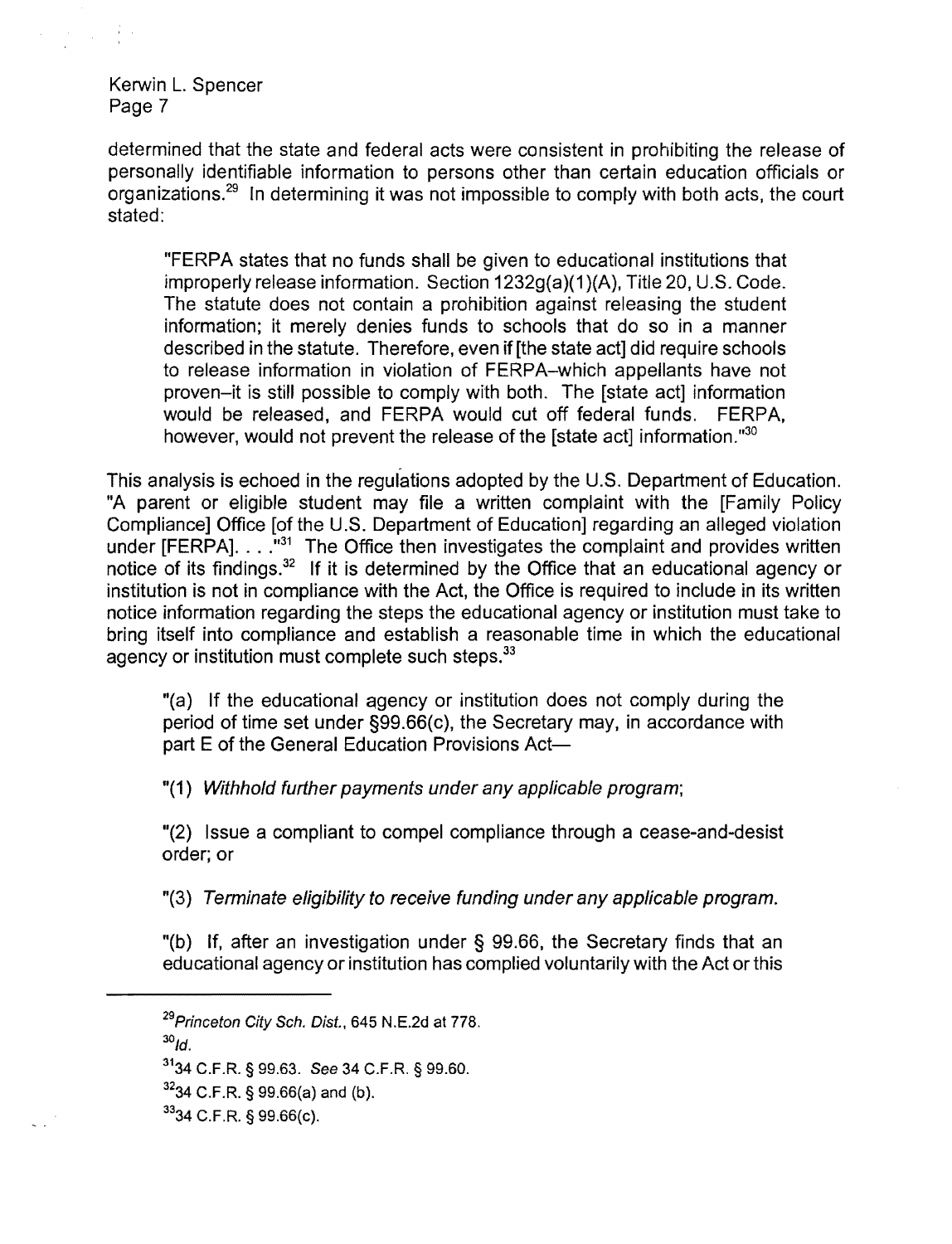> part, the Secretary provides the complainant and the agency or institution written notice of the decision and the basis for the decision. $34$

FERPA was enacted under authority conferred upon Congress by the Spending Clause.<sup>35</sup> In exercising its spending power, "Congress may fix the terms on which it shall disburse federal monies to the States," $36$  even though such conditions may influence a state's legislative choices.<sup>37</sup> "When Congress acts pursuant to its spending power, it generates legislation 'much in the nature of a contract: in return for federal funds, the States agree to comply with federally imposed conditions."<sup>38</sup> The release by an educational agency or institution "of a student's records or personally identifiable information to unauthorized persons will result in the withholding of federal funds.<sup>"39</sup> FERPA does not preclude a state from enacting laws which require the release of student records or personally identifiable information to entities other than those listed in FERPA. Therefore, K.S.A. 1999 Supp. 72 89c02 does not conflict with FERPA and there is no preemption of the state law.

While K.S.A. 1999 Supp. 72-89c02 is not preempted by FERPA, there is the possibility that compliance with the state statute may jeopardize the ability of a unified school district to receive federal funds. The state statute requires disclosure of "the pupil's name, address, date of birth, driver's license number, if available, and the reason or reasons for the expulsion or suspension" to the Division of Vehicles of the Department of Revenue.<sup>40</sup> Student disciplinary records are "education records" under 20 U.S.C.A. § 1232g(a)(4)(A)<sup>41</sup> and, as such, are protected from disclosure under FERPA, unless disclosure is otherwise permitted by a [federal] statutory exception."<sup>42</sup> There appears to be no such exception.<sup>43</sup>

FERPA precludes the payment of federal funds "to any educational agency or institution which has a policy or practice of permitting the release of education records (or personally identifiable information contained therein other than directory information). . . . "<sup>44</sup> The

<sup>37</sup>New York v. U.S., 505 U.S. at 167.

 $38$ Davis v. Monroe County Bd. of Educ., 526 U.S. 629, 640, 119 S.Ct. 1661, 143 L.Ed.2d 839 (1999), quoting Pennhurst State Sch. & Hospital, 451 U.S. at 17. See also U.S. v. Miami University, 91 F.Supp.2d 1132, 1142 (S.D. Ohio 2000).

 $39$ Webster Groves School Dist. v. Pulitzer Pub. Co., 898 F.2d 1371, 1375 (8<sup>th</sup> Cir. 1990).

<sup>40</sup>K.SA 1999 Supp. 72-89c02.

41Miami University, 91 F.Supp.2d at 1160.

*<sup>42</sup>*,d.at 1152.

*<sup>43</sup>*1d. at 1154, 1158.

4420 U.S.C.A. § 1232g(b)(1) (emphasis added).

<sup>3434</sup> C.F.R. § 99.67 (emphasis added).

<sup>35</sup>See U.S. Const., Art. I, § 8.

<sup>&</sup>lt;sup>36</sup> Pennhurst State Sch. & Hospital v. Halderman, 451 U.S. 1, 17, 101 S.Ct. 1531, 67 L.Ed.2d 694 (1981). See also South Dakota v. Dole, 483 U.S. 203,206,107 S.Ct. 2793, 97 L.Ed.2d 171 (1987); New York v. U.S., 505 U.S. 144, 167, 112 S.Ct. 2408. 120 L.Ed.2d 120 (1992).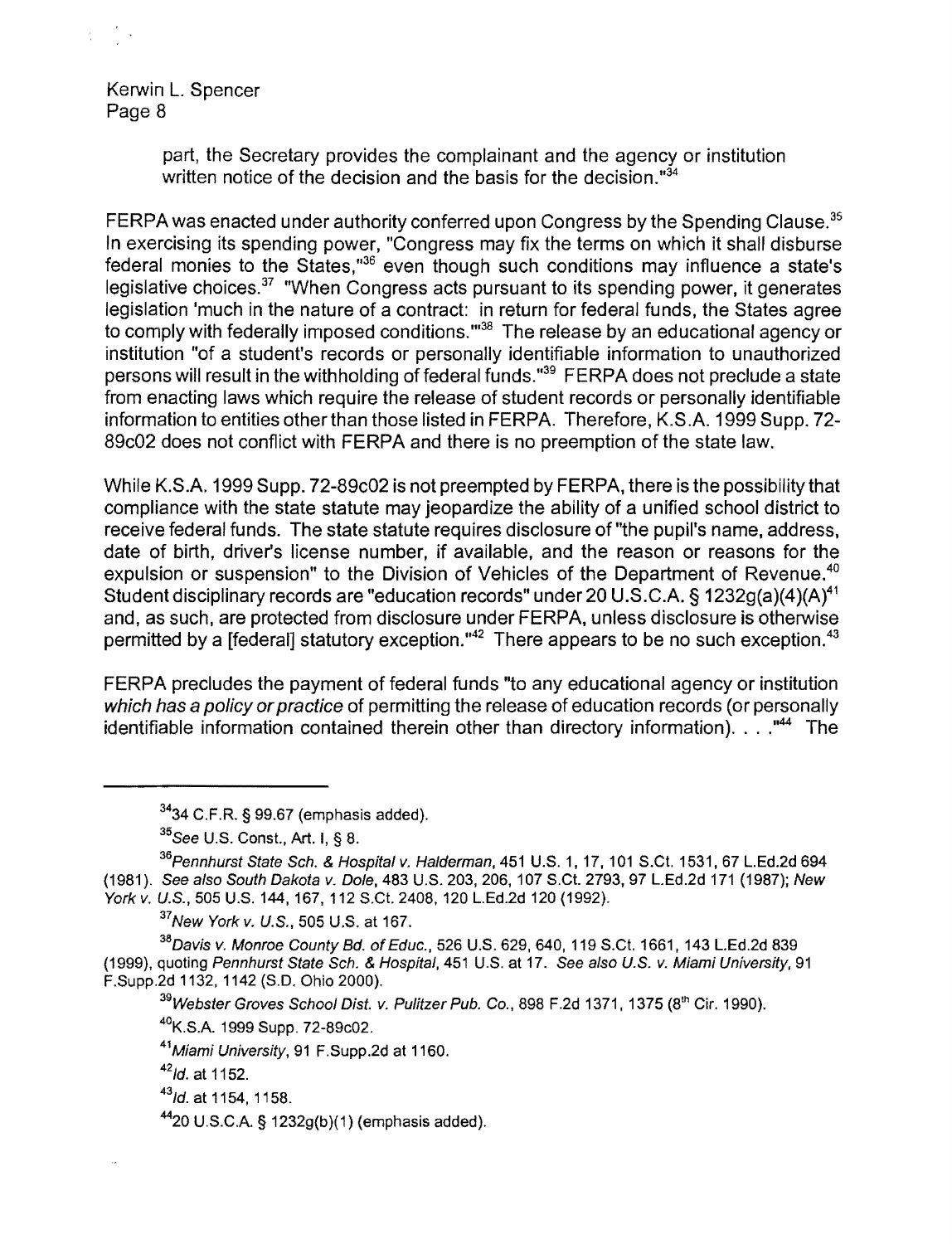federal Act is not violated through an isolated, individual disclosure of a pupil's records or personally identifiable information contained therein.<sup>45</sup>

Every board of education is required to "adopt a policy in accordance with applicable federal laws and regulations to protect the right of privacy of any student, or pupil and his or her family regarding personally identifiable records, files and data directly related to such student or pupil.<sup>"46</sup>

"Such procedures [established through the board's policy] shall provide for ... restricting the accessibility and availability of any personally identifiable records or files of any student or pupil and preventing disclosure thereof unless made upon written consent of such student or parent of such pupil, as the case may be. To the extent that any other provision of law conflicts with this section, this section shall control.<sup>"47</sup>

The statute was enacted approximately a year and a half after the effective date of the original enactment of FERPA.<sup>48</sup> Therefore, presumably, school districts in Kansas have policies regarding disclosure of pupils' records and personally identifiable information contained therein which are in conformance with FERPA. Disclosures of information as required under K.S.A 1999 Supp. 72-89c02 would in most instances constitute an isolated disclosure made pursuant to a statutory requirement rather than a school board policy or practice. Thus, there would be no violation of FERPA. However, if a school district makes continuous disclosures of the information designated in K.S.A. 1999 Supp. 72-89c02, the disclosures could be deemed a practice of the school district, thus jeopardizing the availability of federal funds. If it is determined that repeated compliance with the requirement of K.S.A 1999 Supp. 72-89c02 to disclose to the Division of Vehicles of the Department of Revenue personally identifiable information pertaining to a pupil establishes a school board policy or practice that conflicts with FERPA, there is the possibility that compliance with the state statute may jeopardize the ability of a unified school district to receive federal funds, and the Family Policy Compliance Office of the U.S. Department of

 $46$ K.S.A. 72-6214(b) (emphasis added).

*47*1d. (emphasis added).

<sup>&</sup>lt;sup>45</sup>Achman v. Chisago Lakes Ind. Sch. Dist., 45 F.Supp.2d 664, 674 (D. Minn. 1999) (a solitary violation is insufficient to support a finding that the school district has violated FERPA as a matter of policy or practice); Jensen, ex reI. v. C.J. Reeves, 45 F.Supp.2d 1265,1276 (D. Utah 1999) (FERPAwas adopted to address systematic, not individual, violations of students' privacy by unauthorized releases of sensitive information in their educational records); Maynard v. Greater Hoyt Sch. Dist., 876 F.Supp. 1104, 1108, fn. 1 (D. S.D. 1995) (there is no showing in the record that this disclosure was anything other than an isolated incident, not a policy or practice of the school board). See also Gundlach v. Reinstein, *924*  F.Supp. 684, 690, fn. 7 (E.D. Penn. 1996), affd, 114 F.3d 1172 (3rd Cir. 1997) (plantiff has failed to allege the school maintains a policy of denying students access to records, but instead bases his claim on one instance of alleged noncompliance).

*<sup>48</sup>*See L. 1976, Ch. 228, § 4; General Education Provisions Act, PUb. L. 93-380, § 513(b)(1).